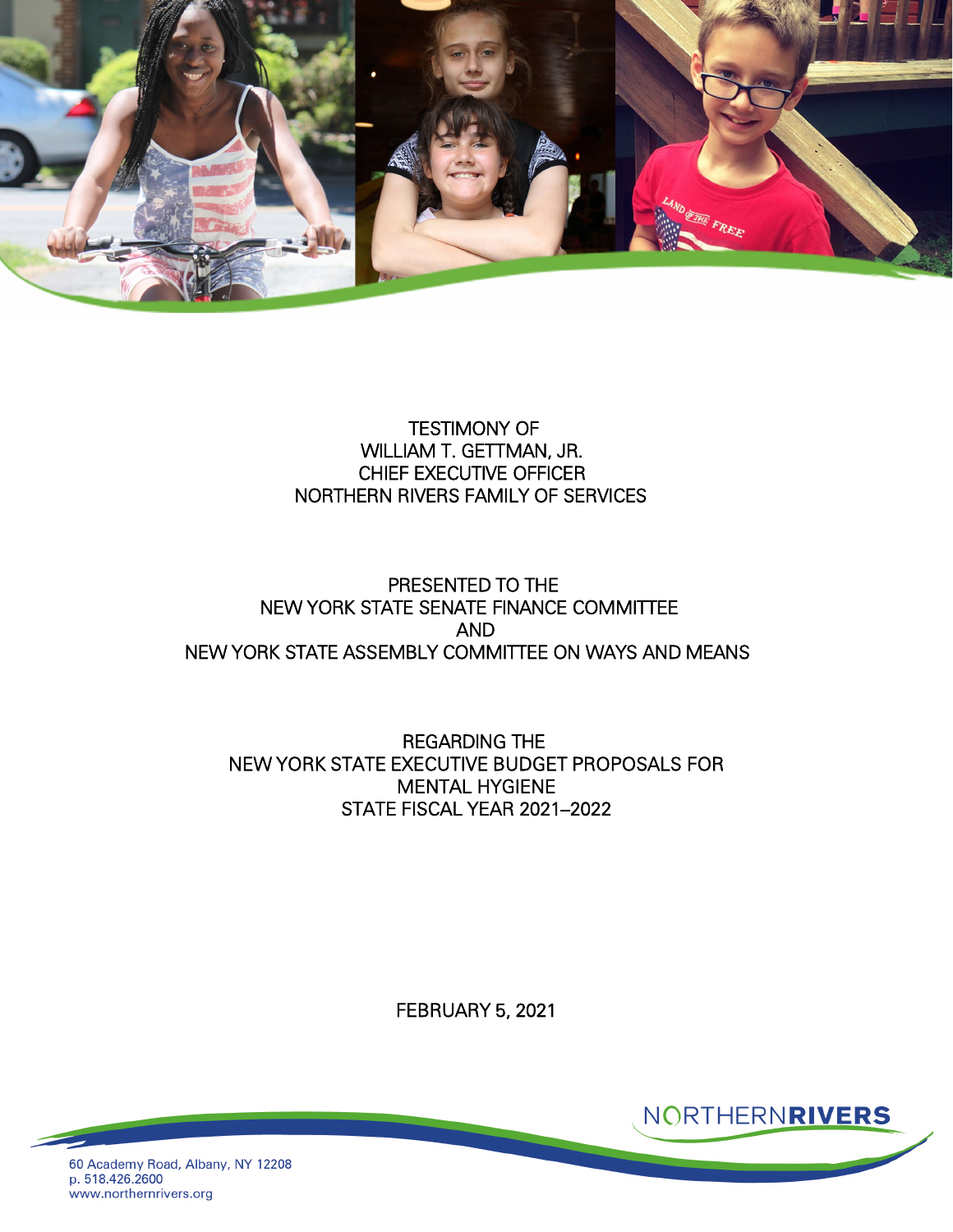### **SUMMARY OF RECOMMENDATIONS**

- 1. Place a moratorium on reductions to critical mental health services for children, adults, and families.
- 2. Reject the Executive Budget proposal to redirect residential savings from reinvestment to general budget relief
- 3. Prioritize workforce support, including fair compensation, opportunity for training and development, and a high-quality work experience
- 4. Support mental health education and services in school settings
- 5. Invest in New York State's not-for-profit infrastructure to support vitality and the delivery of vital services
- 6. Approve Creation of the Office of Addiction and Mental Health Services
- 7. Limit access to legalized marijuana for individuals younger than age 26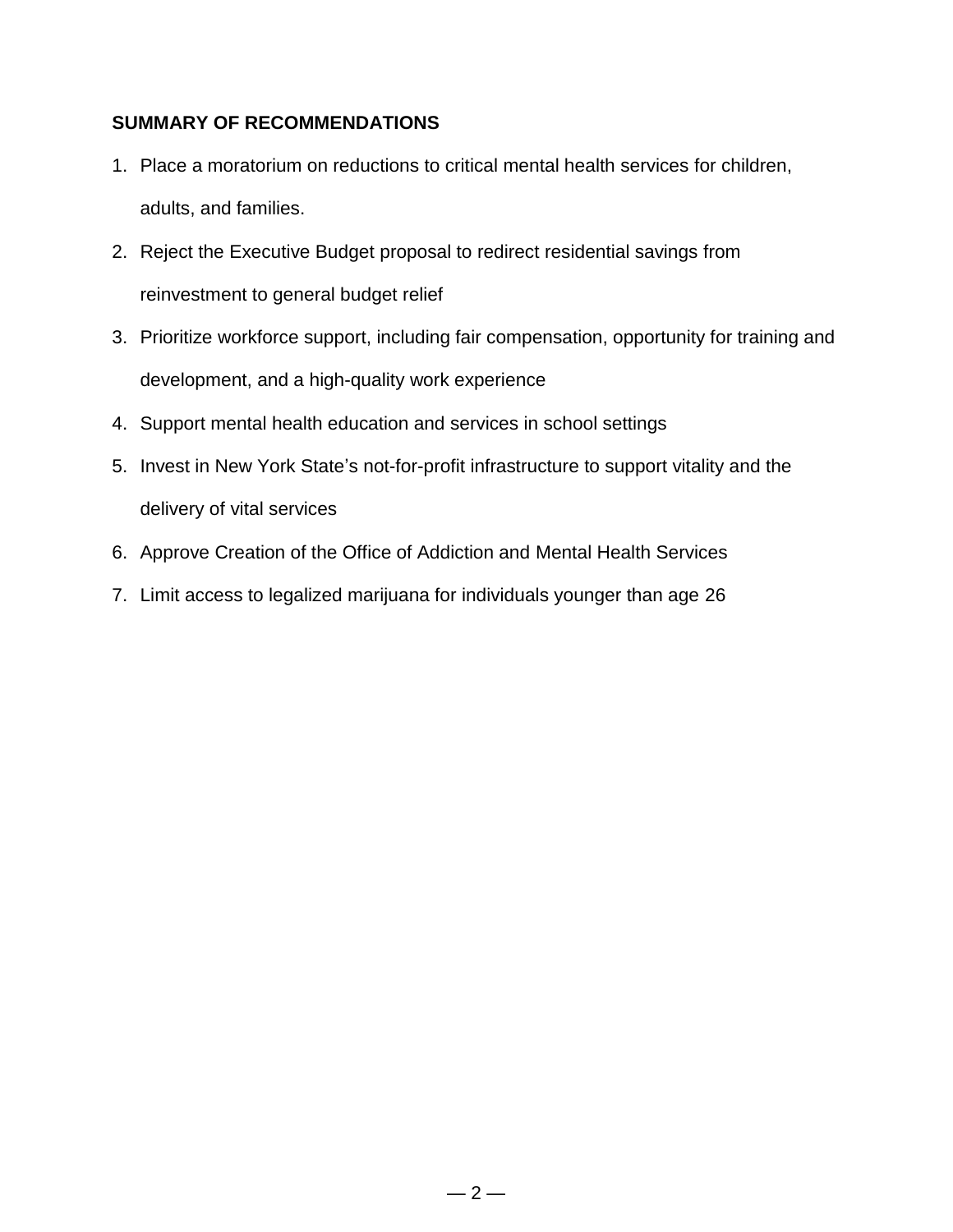Good afternoon. I am William Gettman, and I am the CEO of Northern Rivers Family of Services headquarted in the Capital Region with offices throughout New York.

### **About Northern Rivers Family of Services**

Northern Rivers Family of Services was established in 2012 through affiliation with longstanding family services agencies **Northeast Parent & Child Society** and **Parsons Child & Family Center.** In 2019, we affiliated with **Unlimited Potential**, whose operations began in Saratoga Springs. Together, the 1,400-strong workforce of Northern Rivers and member agencies serve more than 18,000 children and families in 41 upstate counties each year, with \$88 million invested through more than 60 social services and mental health programs. Northern Rivers builds a strong, successful, and healthy future for our children, families, and communities through quality services, collaboration, and innovative leadership. Our program areas include:

- Residential and community-based child welfare programing including foster care, preventive services, postadoption services, and evidence-based home visiting programs;
- Educational services for 400 students including early learning, pre-K, and Early Head Start, as well as accredited 853 schools (elementary, middle, and high school);
- Community-based mental health and crisis services programs for children and adults including mobile crisis, school-based services, vocational rehabilitation, and licensed outpatient clinic programs; and
- Community-based waiver programs for children and adults including Health Home services.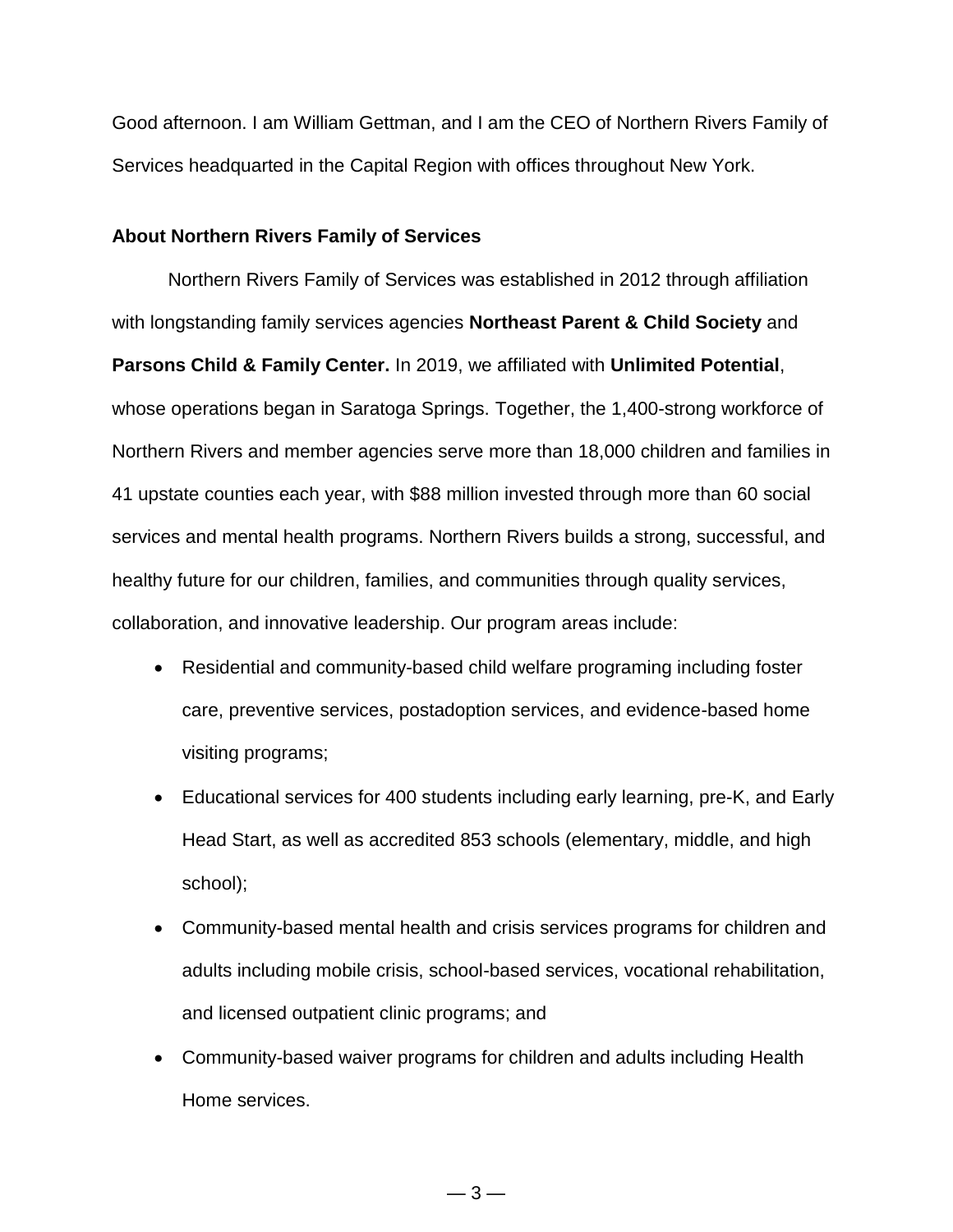I would like to thank Chairwomen Liz Krueger and Chairwomen Helene E. Weinstein, Mental Hygiene Committee Chairs, and members of the Assembly Ways and Means and Senate Finance Committees for this opportunity to testify on the Governor's Executive Budget for State Fiscal Year 2021–2022.

As has been stated many times:

## *[The budget is not just a collection of numbers,](https://www.brainyquote.com/quotes/jacob_lew_442942)*

## *[but an expression of our values and aspirations.](https://www.brainyquote.com/quotes/jacob_lew_442942)*

Governor Cuomo has proposed a \$190 billion Executive Budget to deal with our state's needs and priorities including closure of a \$15 billion deficit, managing the impacts of the federal proposals, improving the infrastructure, increasing county and education efficiency, and promoting economic growth and development across the state.

While Northern Rivers Family of Services is grateful for many of the measures the Governor and the Legislature have taken over the past few years to stabilize the state's economy and help to build a better New York, **more needs to be accomplished to make New York State a great place to live, raise a family, and operate a business. Unless the proposed Executive Budget is adjusted to adequately support the human services sector and the children, adults, and families we serve each day, New York State will not reach its goals. Without support and opportunity for ALL New Yorkers, we will not be truly successful.**

### **COVID-19 Impact**

The COVID-19 pandemic and the resulting economic recession have negatively affected many people's mental health and created new barriers for people already

 $-4-$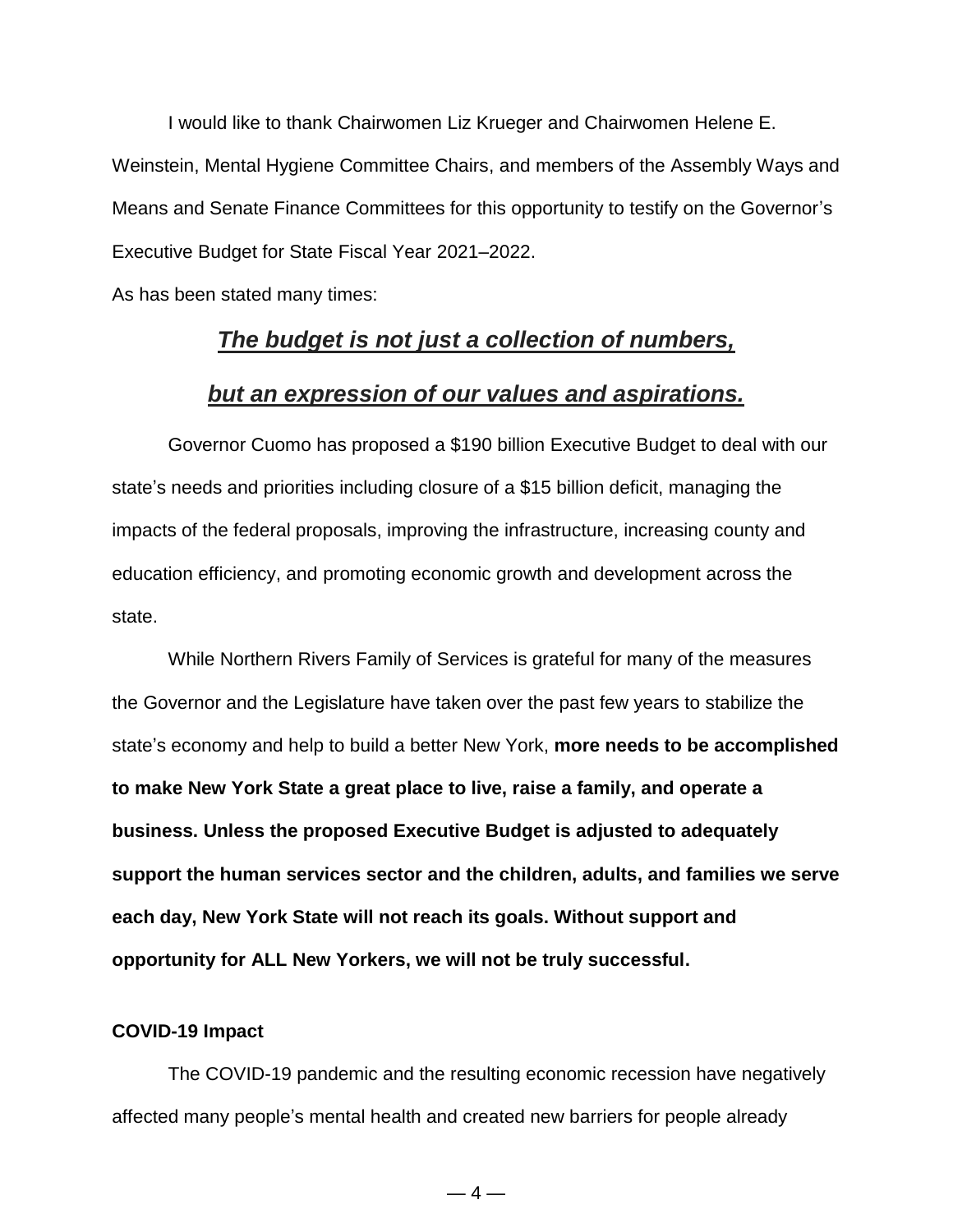suffering from mental illness and substance use disorders. In a recent Kaiser Family Foundation (KFF) brief, 53 [percent](https://www.kff.org/coronavirus-covid-19/report/kff-health-tracking-poll-july-2020/) of adults in the United States reported that their mental health has been negatively impacted due to worry and stress over the coronavirus. This is significantly higher than the 32 [percent](https://www.kff.org/coronavirus-covid-19/poll-finding/kff-coronavirus-poll-march-2020/) reported in prior months. Many adults are also reporting specific negative impacts on their [mental](https://www.kff.org/coronavirus-covid-19/report/kff-health-tracking-poll-july-2020/) health and [wellbeing,](https://www.kff.org/coronavirus-covid-19/report/kff-health-tracking-poll-july-2020/) such as difficulty sleeping (36 percent) or eating (32 percent), increases in alcohol consumption or substance use (12 percent), and worsening chronic conditions (12 percent), due to worry and stress over the coronavirus. As the pandemic wears on, ongoing and necessary public health measures expose many people to experiencing situations linked to poor mental health outcomes, such as [isolation](https://www.cdc.gov/mentalhealth/learn/index.htm) and job [loss.](https://www.cdc.gov/violenceprevention/suicide/riskprotectivefactors.html) Mental health providers and their staff did not allow the pandemic to negatively impact the delivery of services.

- Tens of thousands of front line staff left their homes each day and provided services on an inpatient and outpatient level.
- Providers pivoted to provide remote and tele services to avoid any disruption.
- Agencies were forced to absorb the damaging effects of the 20 percent Withhold Provisions and delayed cash flow.

We cannot however let the COVID-19 and fiscal stress undermine the critical mental health system across New York State. Following are specific recommendations with regard to the proposed budget.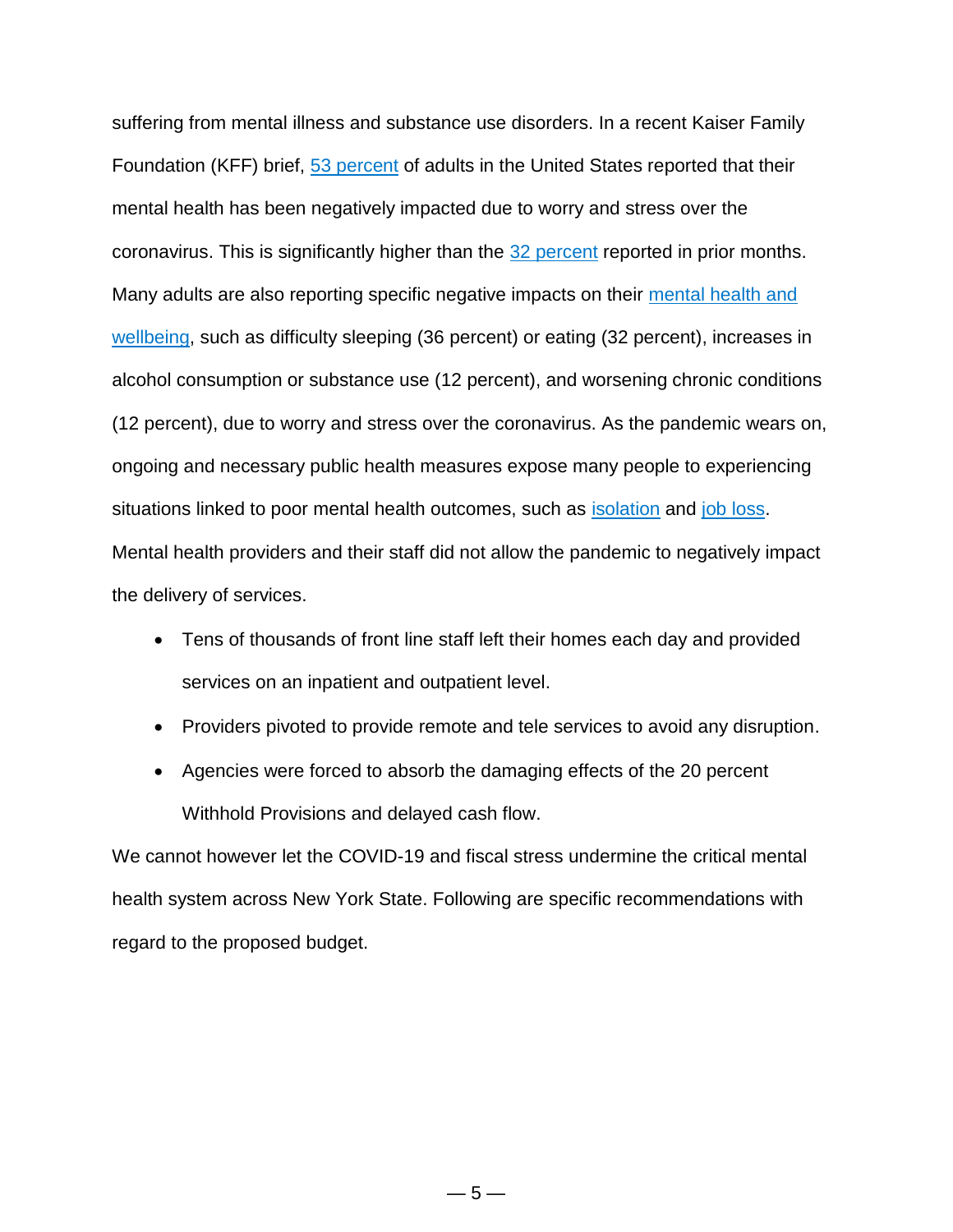# 1. **Place a moratorium on reductions to critical mental health services for children, adults, and families**

The social, emotional, and behavioral well-being of children and youth is a critical aspect of human development that lays the foundation for lifelong health and well-being. **Prior to the COVID-19 pandemic, as many as 1 in 5 children had a diagnosed mental health disorder.**

Current evidence shows a surge in anxiety and depression among children and adolescents since the pandemic began, including among young people of color and among lesbian, gay, bisexual, transgender, and queer and/or questioning LBGTQ youth. In addition, almost half of all parents report experiencing higher levels of stress during COVID-19, which increases their children's risk for experiencing family adversity and related mental health problems.

We cannot let funding reductions impact the critical needs that have arisen due to COVID-19. If cuts remain, we can expect the following:

- Reduced mobile crisis services, which prevent hospital visits, law enforcement involvement, and stigmatization
- Decreased school-based mental health services
- Decreased ability to provide respite and related community services that allow families to stay together and build plans for long term recovery and safety
- Increased reliance on emergency rooms and hospitals at a time when COVID-19 is stretching our health system to the limit

Recognizing the fiscal crisis and the unknown federal resources, **OMH and OASAS** 

# **increased federal block grant funding must be shared equally between adults' and children's purposes** and the Legislature should meet congressional intent and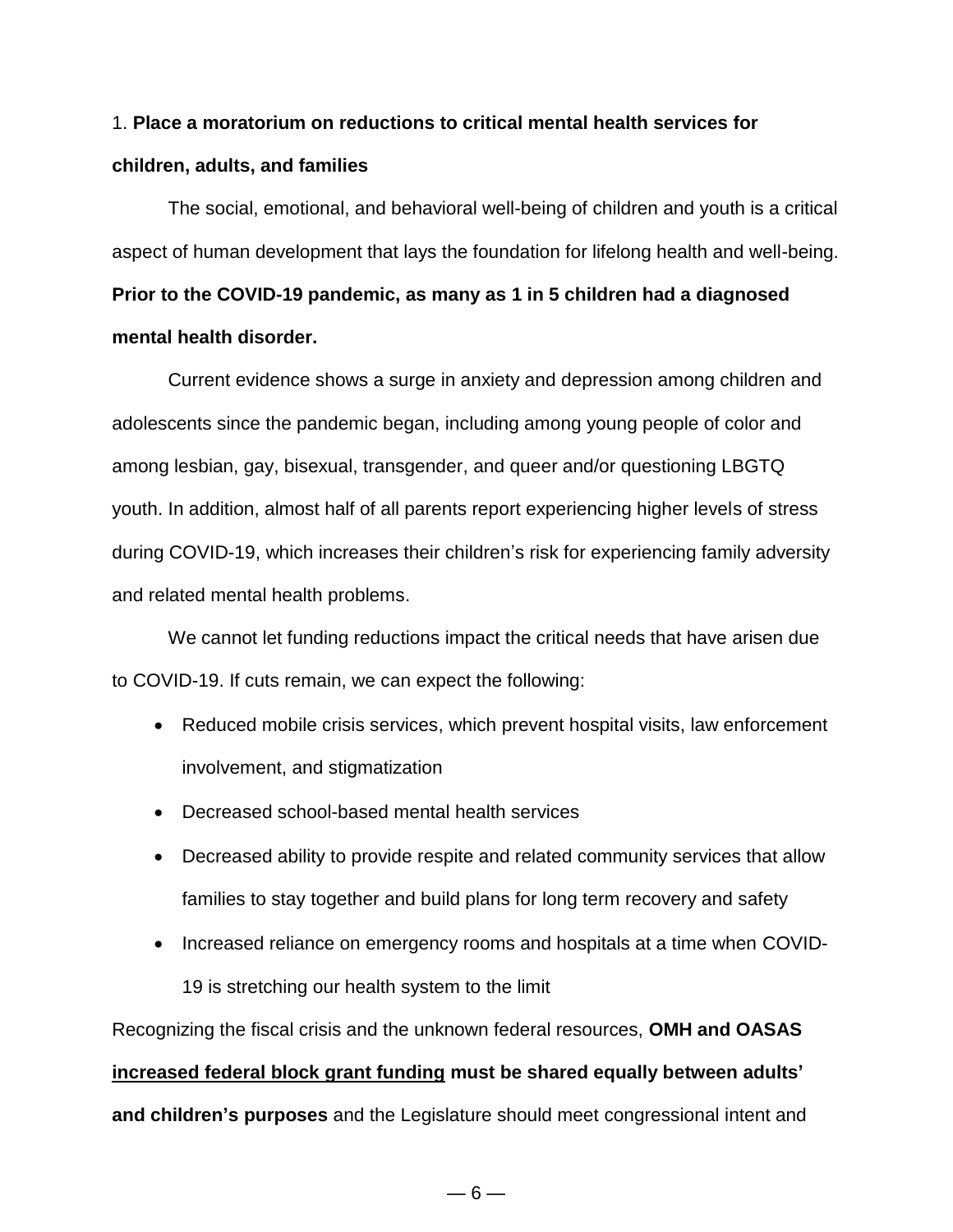program at least 50 percent of the new funding for mental health providers. In addition, we recommend **a percentage of revenue from settlement funds and certain taxes must be earmarked for ongoing improvements to children's mental health and addiction services**. The Opioid Excise Tax, the anticipated opioid settlement revenue, and a portion of the legalization of adult use marijuana revenue should all be dedicated to support the current needs and expansion of evidence based practices for children and families.

## **2. Reject the Executive Budget proposal to redirect residential savings from reinvestment to general budget relief**

This year the proposed Executive Budget includes language that would not withstand reinvestment for this year. There are 200 proposed bed closures this year that would result in savings of \$22 million for New York State. This funding would end up in the state's general fund instead of being included in community mental health services. This \$22 million would not be added to the funding base of over \$100 million that already exists.

We encourage the Legislature to reject this proposal. Reinvestment has historically supported the transition of services from a residential or inpatient service to more normal, efficient, and effective community based services; at a time when these services are more important and valuable than ever, they need greater support. Elimination of this option represents a fiscal gimmick that has long-term community health, mental health, and safety impacts.

 $-7-$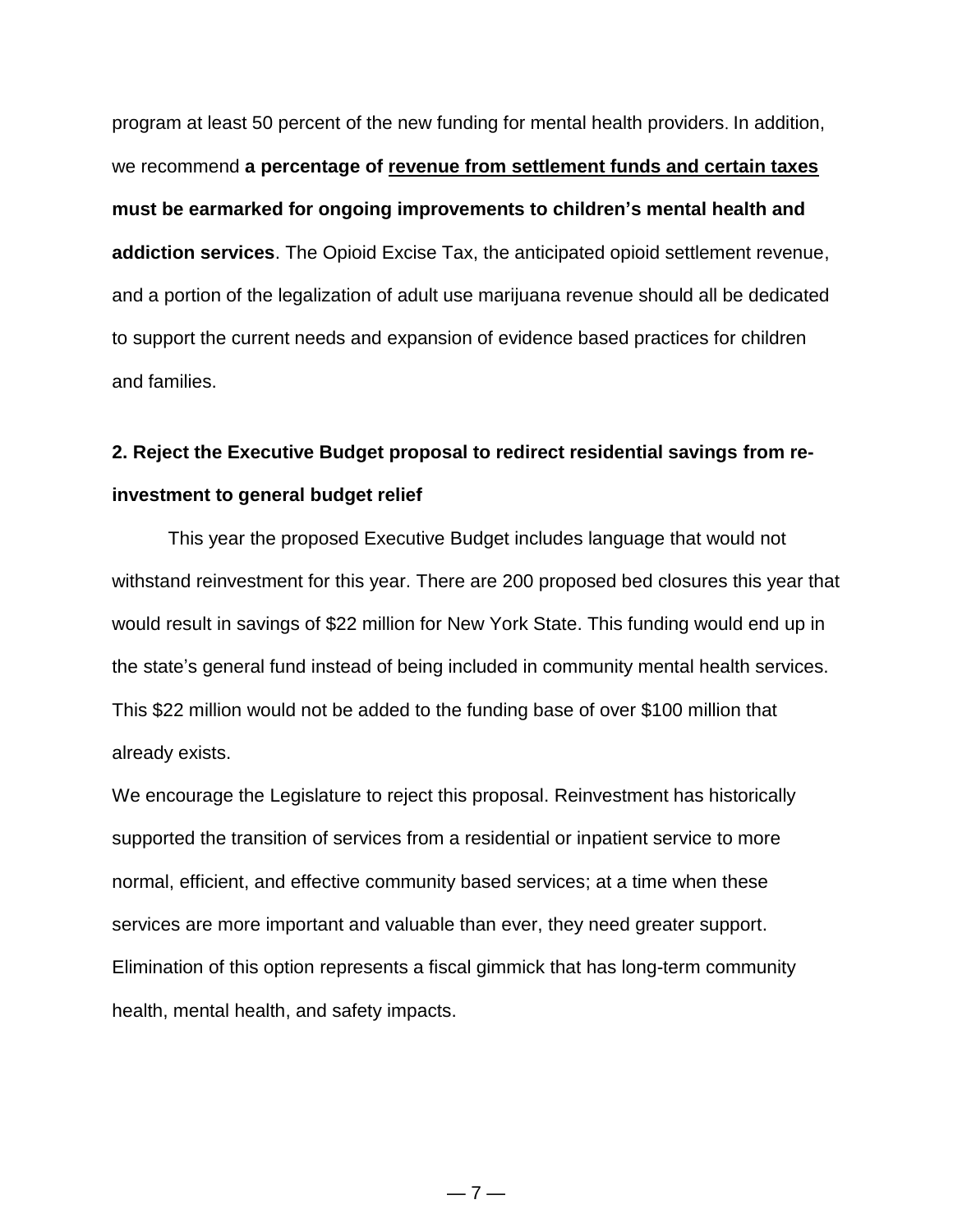## **3. Prioritize workforce support, including fair compensation, opportunity for training and development, and a high-quality work experience**

Critical workforce shortages in the mental hygiene professions exist across New York State**.** The shortages contribute to higher costs to voluntary not-for-profit agencies and impede access to care. For decades, the dramatic shortage of licensed mental health practitioners has been "masked" by an exemption to the scope of practice for certain practitioners licensed under Art 163 of the Education Law. That exemption was address in Part Y of Chapter of the Laws of 2018 and is due to sunset permanently in June 2021.

The Legislature must act immediately to address a crisis that will ensue in June when the exemption permanently sunsets. The solution is a modernization to the scope of practice and standardization of the master's level educational, clinical training, and licensing standards for licensed mental health counselors, licensed marriage and family therapists, and licensed psychoanalyst. There are currently more than 10,000 of these capable, trained, and licensed practitioners working up to their full scope of training in New York State.

This year's executive budget also includes funding to defray the increase in minimum wage cost to not-for-profits in OMH, OASAS, and OPWDD. This is a long-term state commitment to increase the minimum wage statewide to \$15. It is regrettable however, that COLA funding for the undercompensated front line workforces—many of whom have not reached that level of compensation after years of work—is not included. The COVID-19 impact did not stop frontline heroes from leaving their homes for care for individuals in residential and community settings. We recommend support for these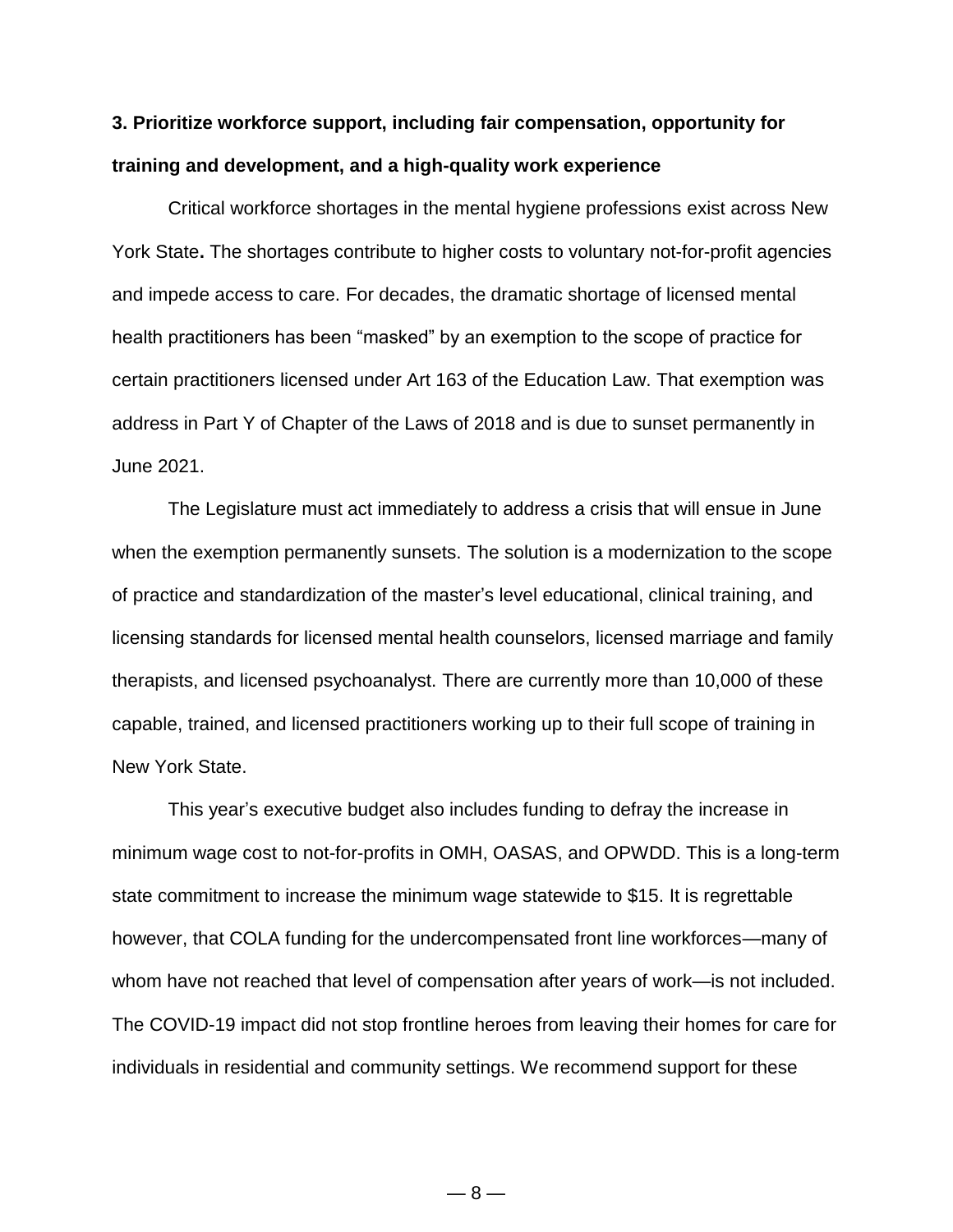heroes through the allocation of federal relief revenues or other funds including settlement funds or federal block grant sources.

Last year's #3-for-5 campaign was gaining traction until COVID hit. If New York receives \$15 billion from the federal government, then the Executive and the Legislature should work together to provide a long overdue increase of 3 percent a year for the next five years for the not-for-profit human services sector.

### **4. Support mental health education and services in school settings**

We are very proud that New York is the first state in the nation to mandate the teaching of mental health in schools. Since implementation of the law, many strides have been made. Of greatest importance—and to the credit of schools—we see a much greater emphasis on changing school climates to make them more conducive to good mental health and wellness.

Given the importance of this legislation, we were very appreciative of the Assembly, and especially Assembly member Gunther, in helping to fund MHANYS School Mental Health Resource and Training Center. This funding has been used to hire staff to educate schools about mental health and to work with teachers, students, administrators, clinicians, and families to create mentally healthy school environments. We thank the Governor for his commitment as well by helping to fund the Resource and Training Center in this year's budget.

The New York State Office of Mental Health has been a strong leader, as has the State Education Department, in ensuring that information about mental health is shared with schools across the state. We also applaud OMH's initiative to encourage schoolbased mental health services to more than 800 schools across the state.

— 9 —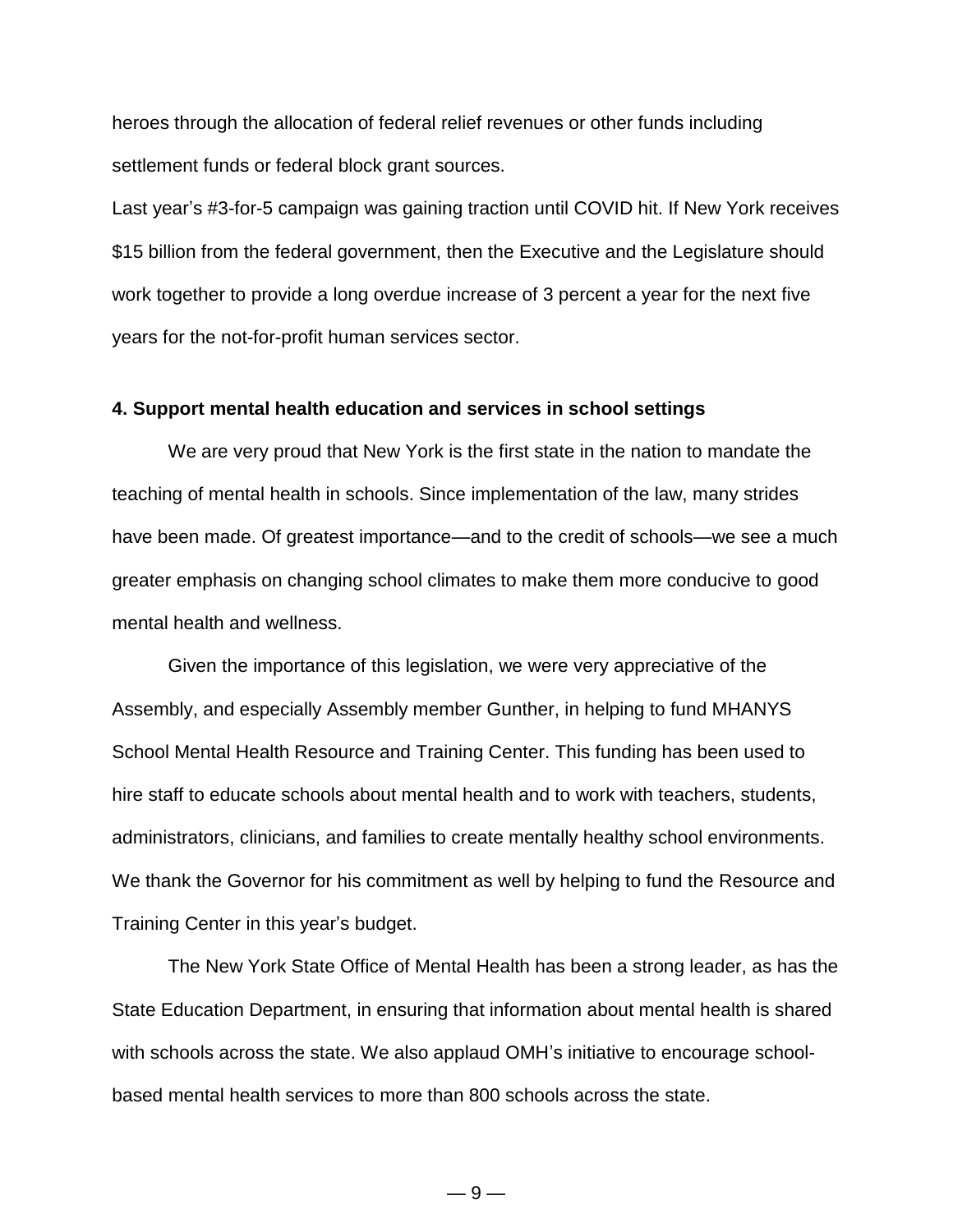We are at a critical place however in that schools districts are closing newly expanded school-based services due to fiscal and space impacts of COVID-19. The impact of the mental health education legislation highlights a growing demand for children's mental services, and to meet the growing need and demand, we must:

- Accelerate and simplify the process for establishing mental health clinics.
- Encourage school districts to develop and implement creative approaches for services within the district.
- Share valuable resources.

One method to support the growth is to give OMH the authority and funds from settlement funding and/or federal relief to provide startup and wraparound grants to providers and school districts that allow for cross systems collaboration, joint training, and on-site consultation.

We need to continue the great work that New York has done in fighting for greater mental health in schools recognizing that we are the leaders in the nationwide process of change.

# **5. Invest in New York State's not-for-profit infrastructure to support vitality and the delivery of vital services**

In that regard we commend the Governor for inclusion of funding and a regulatory framework to support **crisis stabilization centers**. The OMH and OASAS Commissioners can jointly license 26 crisis stabilization centers for adults and youth statewide. The centers shall provide emergency services for those with mental health issues or substance use disorders. The centers will include the ability to provide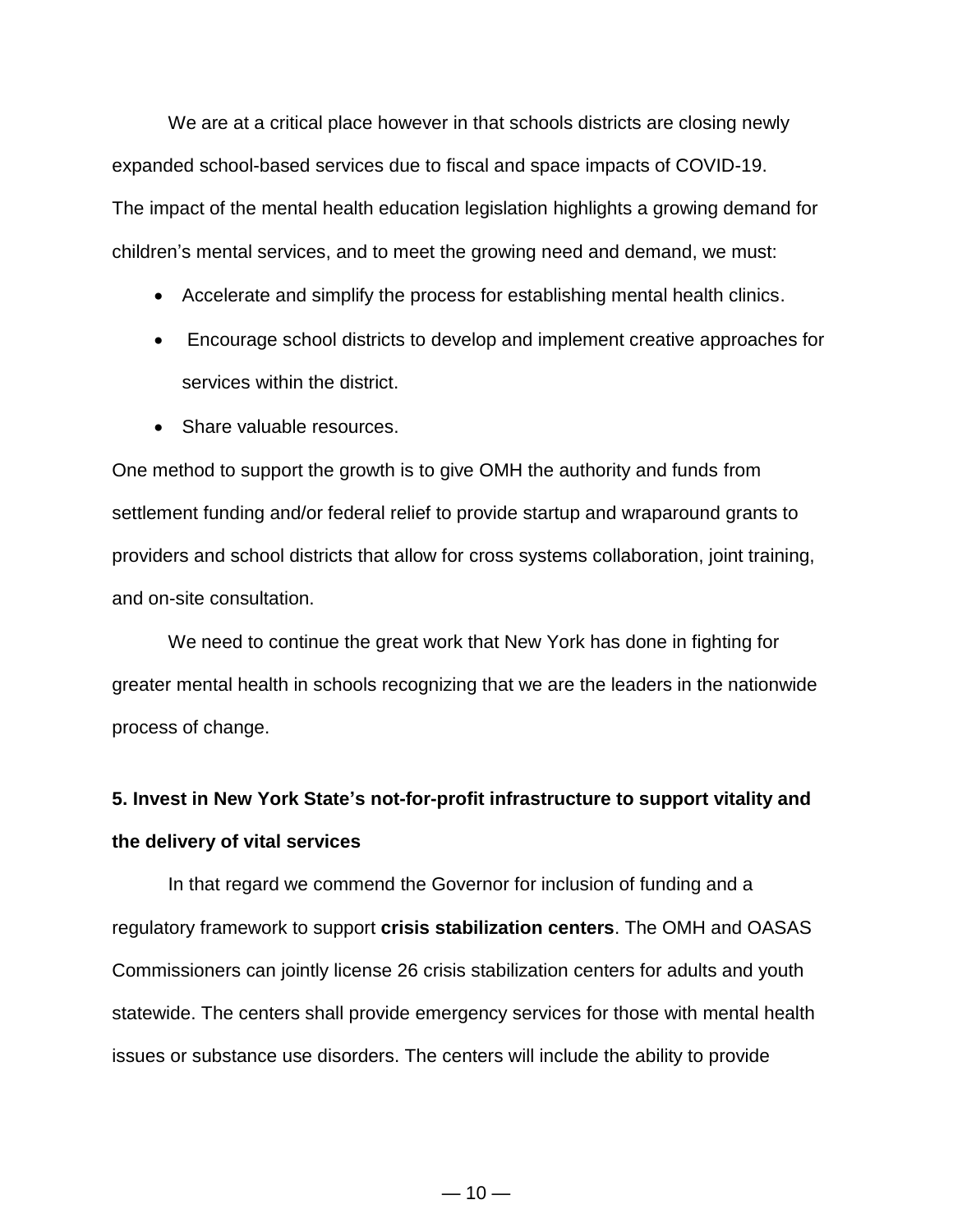engagement, observation, detoxification, telemedicine, peer support, medication assistance therapy, and therapeutic interventions. We strongly support this proposal.

Due to the innovation of telemental health services and the responsiveness of providers, we encourage the Legislature to negotiate the provisions of the Governor's **telehealth reform** proposal (Part F of the HMH Article VII A.3007/S2507) to **specify children's telemental health opportunities include family and youth peers**  and ensure that there is **no savings associate with Medicaid rates that differentiate between telemental health delivery or face-to-face mental health service delivery.**  We urge that the final budget agreement state that the Commissioner promulgate regulations that authorize the use of telemental health delivery for licensed practitioners, family and youth peers, and other staff employed by Office of Mental Health licensed, funded, and designated programs.

### **6. Approve creation of the Office of Addiction and Mental Health Services**

To better serve people with addiction and mental illness, the Executive Budget integrates the Office of Addiction Services and Supports and the Office of Mental Health into a new Office of Addiction and Mental Health Services. This continues the collaborative work OASAS and OMH have undertaken over the past 8 years to better coordinate and ensure access to care for individuals served, including establishing integrated outpatient programs; establishing DSRIP projects focused on integrating care; and including screening requirements in all settings to ensure addiction and mental health needs are identified and treated or referred for treatment.

To support the integration and implementation processes, we recommend that the Commissioner have authority and flexibility to directly manage the federal and state

 $-11-$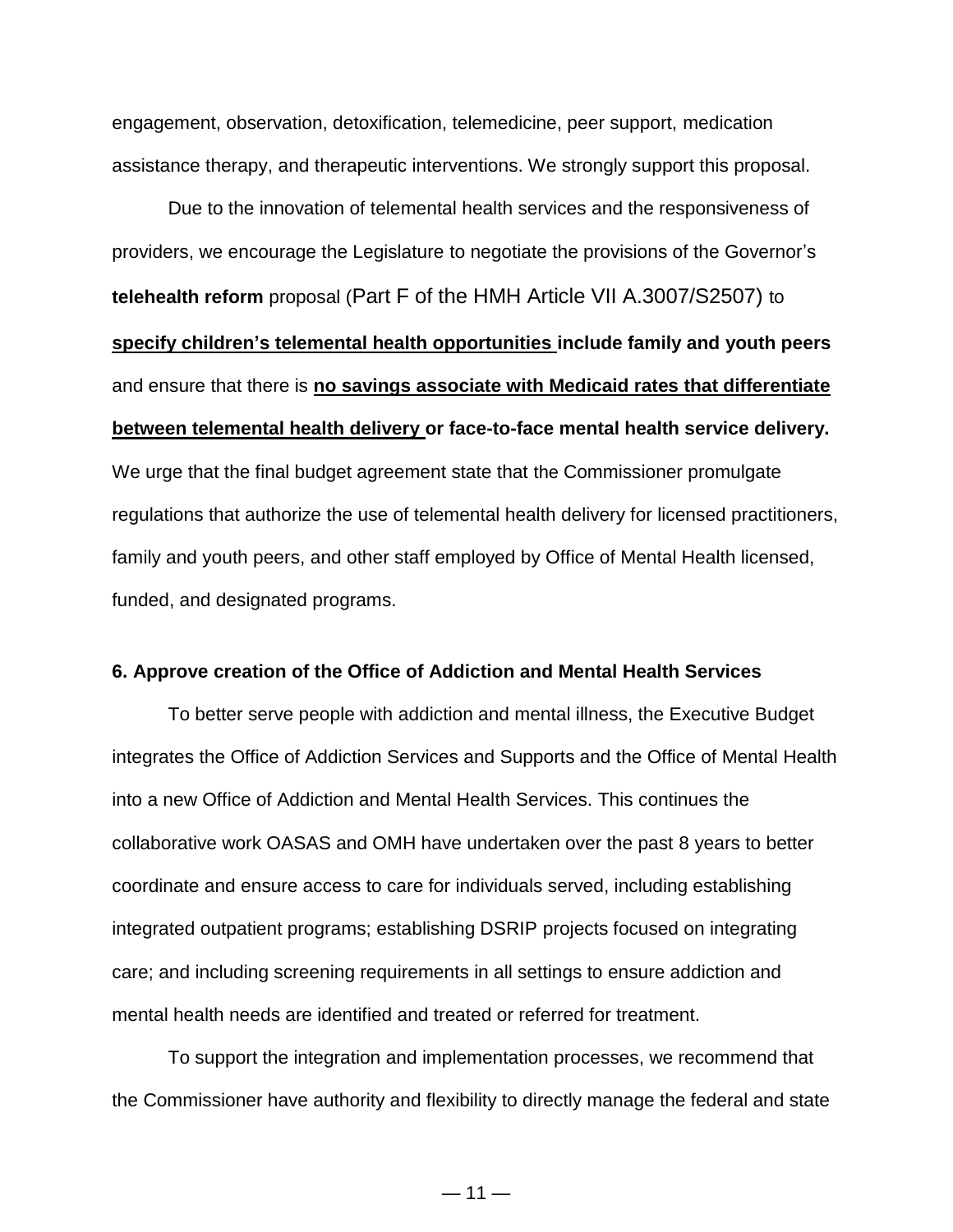funding. In order to strengthen the proposed reconfiguration of OMH and OASAS and to ensure maximum flexibility and ensure all the tools necessary for a successful transition are available, we recommend that the oversight and authority related to Medical Assistance spending on OMH and OASAS service return to the new agency.

#### **7. Limit access to legalized marijuana for individuals younger than age 26**

Marijuana use in individuals younger than age 26 can lead to long-term consequences. Marijuana, or cannabis, is the most commonly used illicit drug in the United States. It acts by binding to cannabinoid receptors in the brain to produce a variety of effects, including euphoria, intoxication, and memory and motor impairments. These same cannabinoid receptors are also critical for brain development. They are part of the endocannabinoid system, which impacts the formation of brain circuits important for decision making, mood, and responding to stres[s.](https://www.hhs.gov/surgeongeneral/reports-and-publications/addiction-and-substance-misuse/advisory-on-marijuana-use-and-developing-brain/index.html#footnote1_exfmlq5)

Marijuana has changed over time. The marijuana available today is much stronger than previous versions. The THC concentration in commonly cultivated marijuana plants has increased threefold between 1995 and 2014 (4 percent and 12 percent, respectively). Marijuana available in dispensaries in some states has average concentrations of THC between 17.7 percent and 23.2 percent. Concentrated products, commonly known as dabs or waxes, are far more widely available to recreational users today and may contain concentrations of THC between 23.7 percent and 75.9 percent.

The risks of physical dependence, addiction, and other negative consequences increase with exposure to high concentrations of THC and the younger the age of initiation. Based upon the scientific evidence and the common understanding of brain